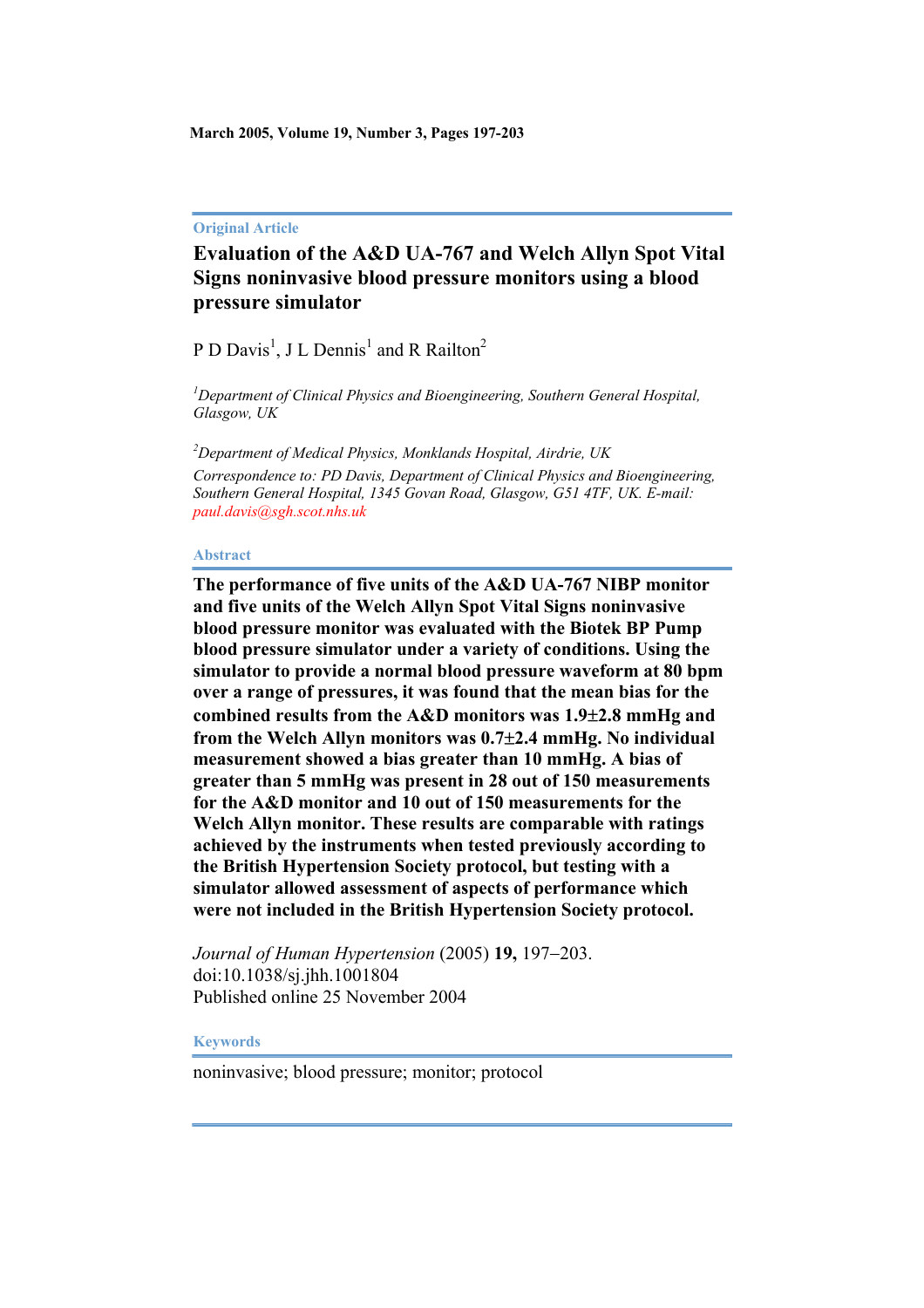### **Introduction**

The mercury sphygmomanometer is often regarded as the gold standard for the measurement of blood pressure. Although the interpretation of the Korotkoff sounds that identify systolic and diastolic pressures may result in variation in the measured pressure, the manometer itself is not prone to drift if it is serviced properly. However, the mercury sphygmomanometer has been replaced in many locations by other devices because of the health hazards associated with the use of mercury.<sup>[1](http://www.nature.com/cgi-taf/DynaPage.taf?file=/jhh/journal/v19/n3/full/)</sup> Oscillometric noninvasive blood pressure (NIBP) monitors are a popular choice as, unlike auscultatory blood pressure monitors, they do not require the identification of Korotkoff sounds in order to make the measurement. Some of these devices are sufficiently inexpensive to be regarded as not cost effective to repair, whereas the converse is true of others. Many more expensive NIBP monitors are usually available or purchased with other functions such as pulse oximetry, which increases the price of such devices. In order to assess whether users who require the facility to measure blood pressure alone could obtain acceptable performance from a comparatively inexpensive device, we compared the performance of an NIBP monitor costing less than £100 with an alternative more expensive model, which also provided the functions of pulse oximetry and temperature measurement.

The European Society of Hypertension has published an international protocol for validation of blood pressure measuring devices in adults,<sup>[2](http://www.nature.com/cgi-taf/DynaPage.taf?file=/jhh/journal/v19/n3/full/)</sup> which is based on previous work and protocols.<sup>3, [4](http://www.nature.com/cgi-taf/DynaPage.taf?file=/jhh/journal/v19/n3/full/), [5](http://www.nature.com/cgi-taf/DynaPage.taf?file=/jhh/journal/v19/n3/full/), [6](http://www.nature.com/cgi-taf/DynaPage.taf?file=/jhh/journal/v19/n3/full/), [7](http://www.nature.com/cgi-taf/DynaPage.taf?file=/jhh/journal/v19/n3/full/), [8](http://www.nature.com/cgi-taf/DynaPage.taf?file=/jhh/journal/v19/n3/full/)</sup> This protocol requires measuring devices to be tested by independent observers on a relatively large number of subjects, some of whose blood pressures are hypotensive and some hypertensive. It is difficult to recruit the full range of subjects and time consuming to use the complete protocol. As an alternative, NIBP simulators are available that permit testing of an NIBP monitor over a range of blood pressures and pulse rates and with the introduction of different types and degrees of severity of artefact. A protocol has been developed for use in such situations<sup>[9](http://www.nature.com/cgi-taf/DynaPage.taf?file=/jhh/journal/v19/n3/full/)</sup> and tests from this protocol have been used in this investigation.

### **Materials and methods**

The Biotek BP Pump simulator produces simulated blood pressure pulses that vary in amplitude with the detected cuff pressure, and is thus suitable for analysing the performance of NIBP monitors that use the oscillometric measuring principle. The simulator is capable of generating a number of different waveforms corresponding to different systolic and diastolic pressures, pulse rates, pulse strengths and the addition of motion and tremor artefacts. The response of an NIBP monitor can therefore be assessed for a variety of potential clinical conditions. The static calibration of the particular simulator used was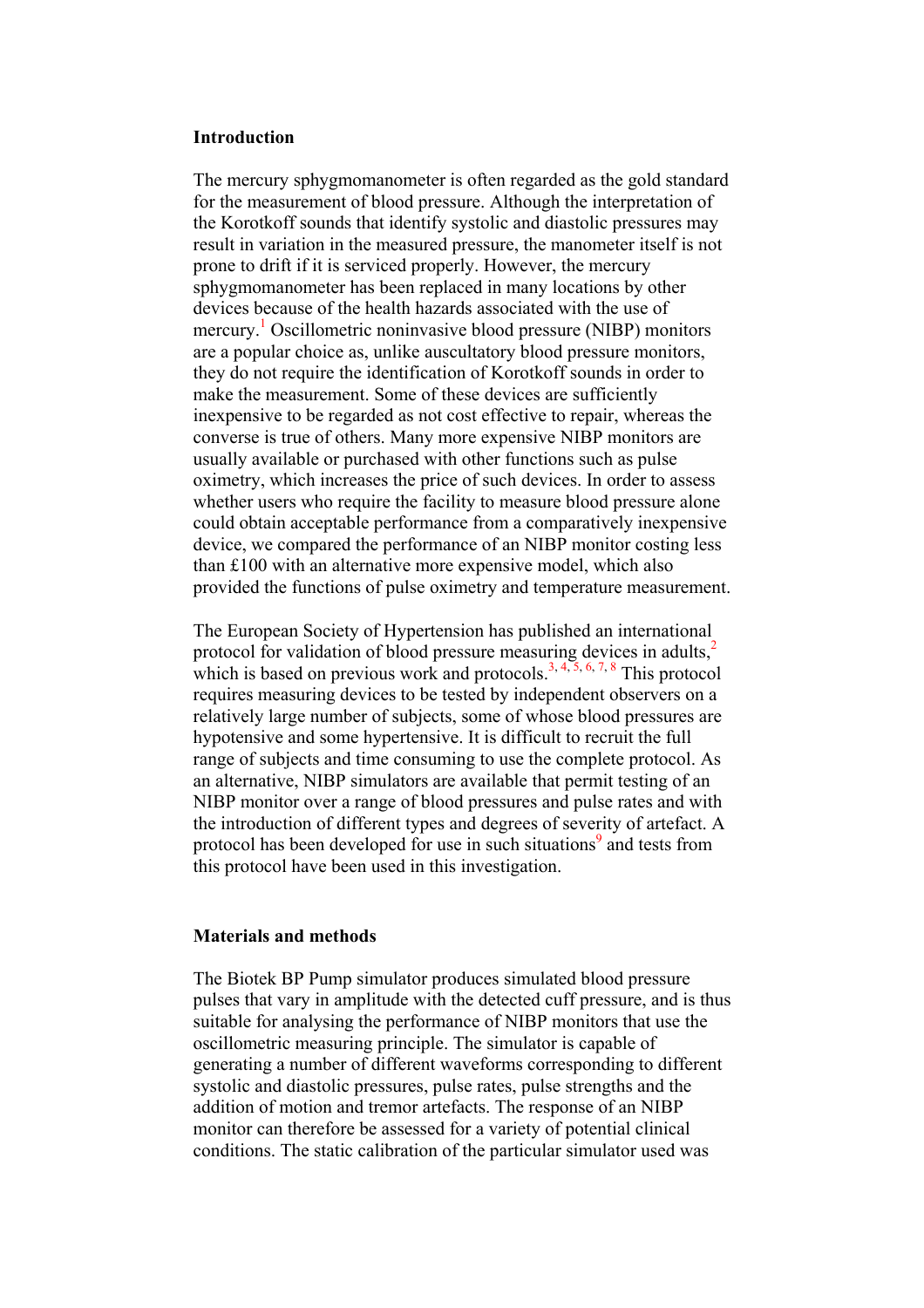traceable to national standards.

The A&D UA-767 and Welch Allyn Spot Vital Signs NIBP monitors both use the oscillometric principle for the measurement of blood pressure and were thus suitable for testing with the Biotek simulator. They were chosen for this study because of their local availability. The A&D monitor is an example of a low-cost instrument and the Welch Allyn a more expensive device. Devices were not calibrated before being tested in order to obtain a more representative determination of performance in a typical hospital setting. The performance of five Welch Allyn Spot Vital Signs and five A&D UA-767 NIBP monitors was tested using the blood pressure simulator.

In order to give an indication of the clinical significance of any inaccuracies in the measurements by the two types of monitor, relevant criteria from the International Protocol<sup>[2](http://www.nature.com/cgi-taf/DynaPage.taf?file=/jhh/journal/v19/n3/full/)</sup> were used as guidelines. These criteria categorise the differences into bands applicable to both the systolic and diastolic pressures and are summarised in [Table 1](http://www.nature.com/cgi-taf/DynaPage.taf?file=/jhh/journal/v19/n3/full/) below. Any difference of  $\leq 5$  mmHg is not considered to be clinically significant.

Where reference is made to accuracy in this paper, the terms used are those given in this table.

Each of the 10 monitors was connected to the simulator in turn by attaching the cuff hose of the monitor to the output pressure port of the simulator. Measurements of systolic and diastolic pressures were made using the simulator to provide pressure waveforms according to a protocol specified by Amoore and Geake.<sup>9</sup> This protocol included measurements at a range of pressures, pulse rates, pulse strengths and with the addition of motion and tremor artefacts, and is summarised in [Table 2](http://www.nature.com/cgi-taf/DynaPage.taf?file=/jhh/journal/v19/n3/full/) below. Pulse rates are 80 bpm and pulse strengths 100% unless otherwise stated.

Unless stated otherwise, five pressure measurements were made at intervals of 5 min for each simulator setting with each unit that was tested, in order to assess variation between measurements. For the first test, for example, this resulted in 300 measurements of systolic blood pressure (SBP) and 300 measurements of diastolic blood pressure (DBP), since there were five measurements and six pressure settings for each of the ten units being tested. The SBP, DBP and pulse rate displayed by the NIBP monitor and the time taken for the monitor to complete the measurement were recorded. Neither type of NIBP monitor provides a measurement of the mean arterial pressure (MAP). The difference between the pressure measured by the monitor and the pressure set on the simulator was calculated as the measurement bias and compared to the simulator set pressure. A mean bias and standard deviation were then calculated from these values.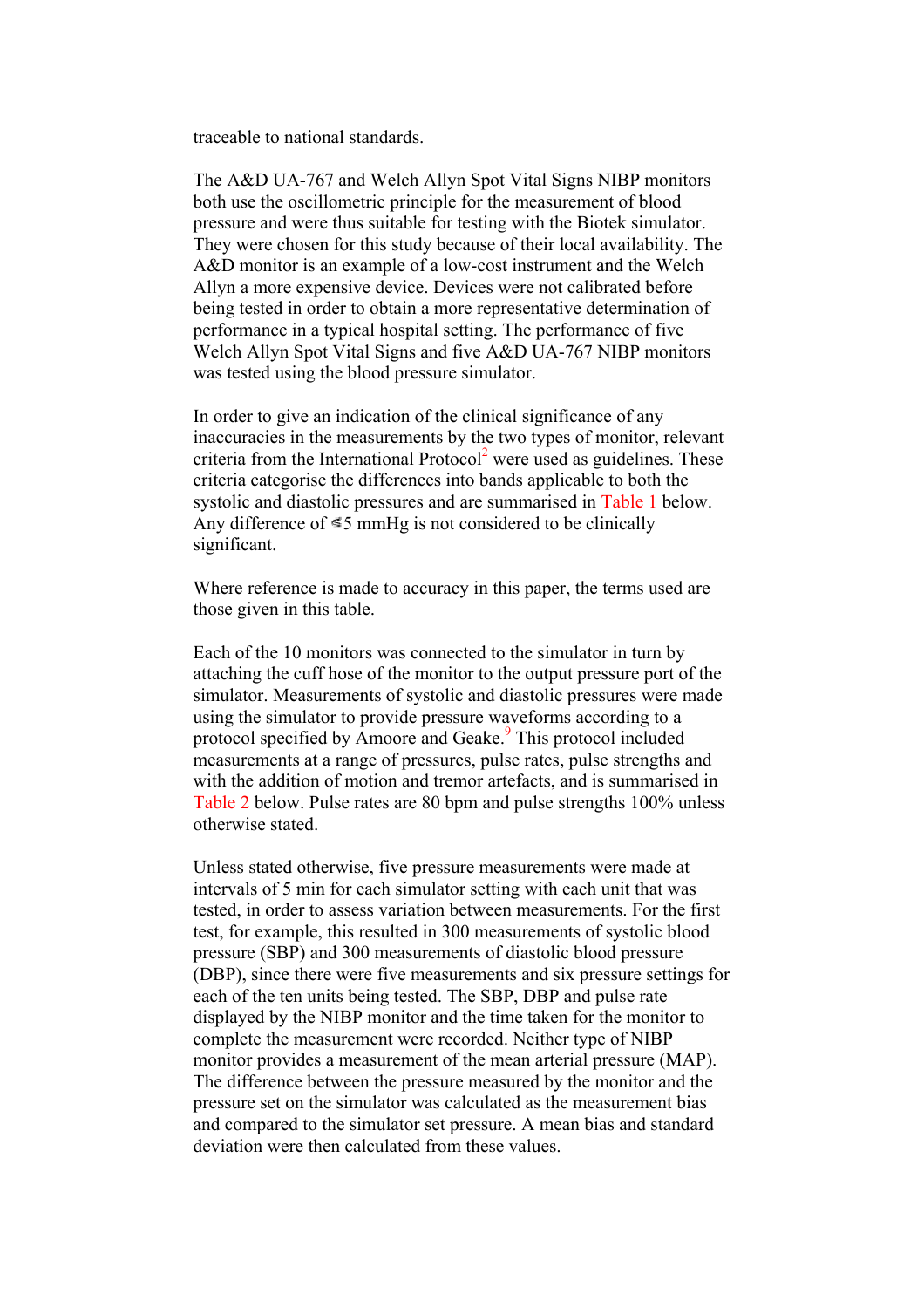The first test assessed the ability of the monitors to measure six different pressures increased in steps from 60/30 mmHg, corresponding to hypotension, to 200/150 mmHg, corresponding to hypertension. During this test, the peak inflation pressure of the cuff was also noted in order to compare this value with that of the previously measured systolic pressure; this indicated the degree to which a monitor adjusted its measurement procedure in response to the previous measured pressure.<sup>9</sup>

The second test involved measurements of a ramped pressure sequence with a single measurement taken at each pressure. The pressure was ramped from 60/30 to 255/195 mmHg and back to 60/30 mmHg, with the cycle then repeated. This test determines the response of a monitor to a change in blood pressure and is intended to assess any effect that might be due to the fact that the monitor inflates the cuff to a pressure determined by the previous SBP value measured. In this study, this test was found to be inappropriate as neither the A&D nor the Welch Allyn monitor appeared to store the previous SBP value for use as the basis for the next initial cuff inflation pressure. The inflation pressure is set by the user on the A&D monitor and was normally about 160−170 mmHg for the Welch Allyn unit. The ramping test was therefore not used for this study.

The effect of pulse rate on the measured blood pressure was determined by measurements over a range of pulse rates increased in steps from 40 to 200 bpm at a pressure of 120/80 mmHg.

In normal operation, the simulator moves a maximum volume of air of about 1.2 ml between itself and the NIBP monitor under test. The simulator allows the addition of motion and tremor artefacts to the pressure waveform. Different levels of severity categorised as 1, 2, 5 and 10 are provided, with level 1 corresponding to the addition of noise with a 0.2 ml peak-to-peak amplitude to the 1.2 ml amplitude normal waveform and level 2 having twice this noise amplitude. The simulator was used to generate motion and tremor artefacts at levels 1, 2 and 5 with a pressure of 120/80 mmHg and a pulse rate of 80 bpm.

A patient can present with a weak pulse for a variety of reasons, including obesity, loss of blood or fluids, vomiting, overdose or shock. It is therefore important to determine how a monitor responds to low pulse strength. For the final test in the protocol, the simulator was set to generate pulse strengths of 100, 75, 50, 25 and 10% of the nominal 1.2 ml volume displacement.

Means and standard deviations of the pressures measured by the 10 monitors were calculated. The results of all measurements by each of the 5 units of the two models for each set of parameters were combined and an overall mean bias and standard deviation for the systolic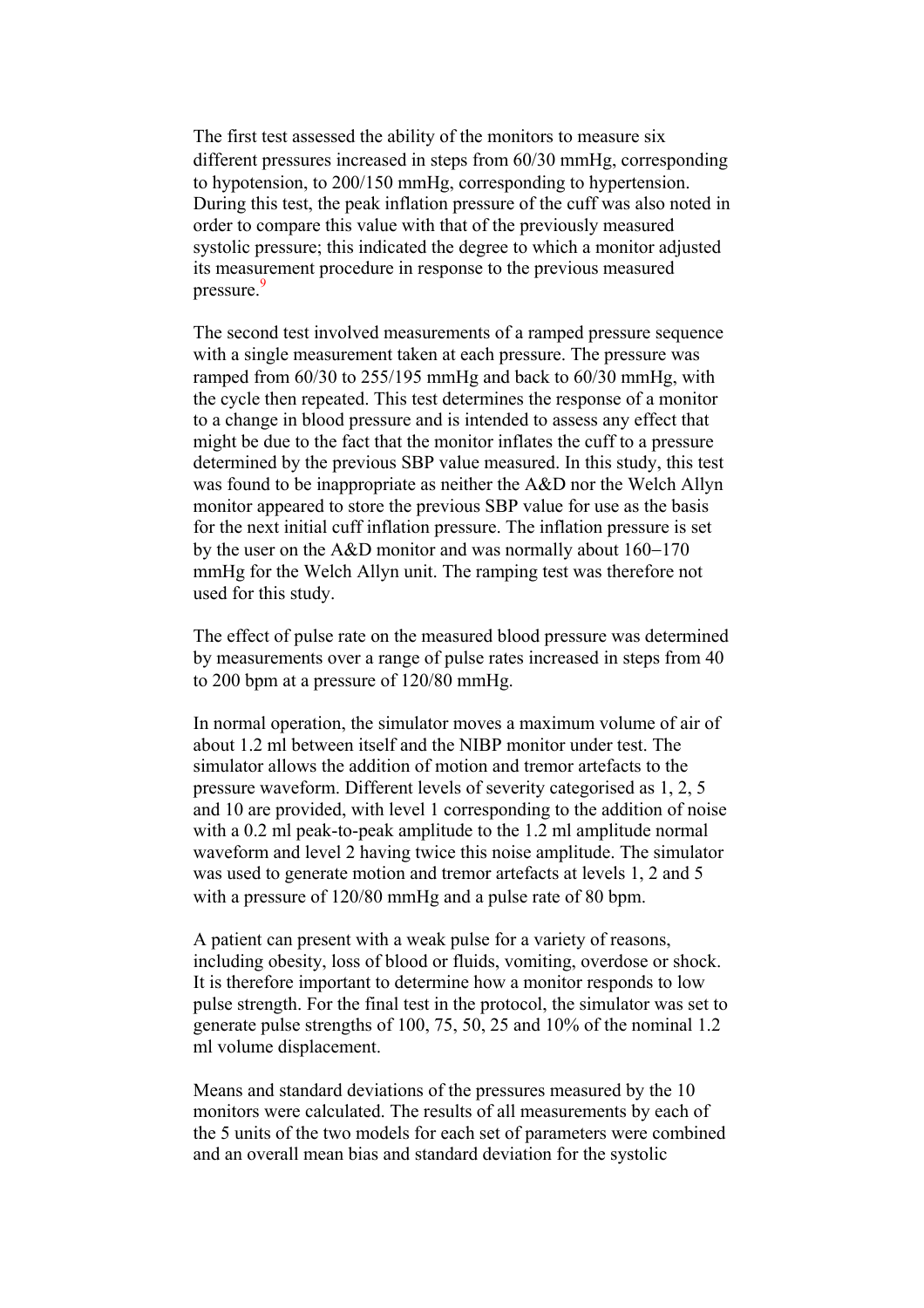pressure and for the diastolic pressure were determined.

# **Results**

# *Pressure measurements*

The mean biases and standard deviations obtained from the systolic and diastolic pressure range tests for the A&D and Welch Allyn NIBP monitors are shown in [Tables 3](http://www.nature.com/cgi-taf/DynaPage.taf?file=/jhh/journal/v19/n3/full/) and [4,](http://www.nature.com/cgi-taf/DynaPage.taf?file=/jhh/journal/v19/n3/full/) [Figures 1](http://www.nature.com/cgi-taf/DynaPage.taf?file=/jhh/journal/v19/n3/full/) and [2](http://www.nature.com/cgi-taf/DynaPage.taf?file=/jhh/journal/v19/n3/full/). Each entry in these and subsequent tables gives the mean and standard deviation of 25 measurements (five measurements from each of 5 units). The figures show the means±two standard deviations.

Combining all 300 measurements for each type of NIBP monitor gives a mean bias of 1.9±2.8 mmHg for the A&D monitor and 0.7±2.4 mmHg for the Welch Allyn monitor. A *t*-test indicates a significant difference between the means (*P*<0.001). For the A&D monitor, 28 out of 150 measurements, and for the Welch Allyn monitor, 10 out of 150 measurements showed an absolute bias greater than 5 mmHg. No measurements from either monitor showed an absolute bias greater than 10 mmHg.

One-way analyses of variance for individual units of both manufacturers showed that the difference in the means of the five measurements for each unit did not differ significantly for the Welch Allyn monitors, but showed some evidence of difference for the A&D monitors (*P*<0.02). The differences were not clinically relevant.

Two-way analyses of variance carried out separately for the SBP and DBP measured by the A&D monitor and for the SBP and DBP measured by the Welch Allyn monitor showed that there were significant differences between the mean biases for different units and for different pressures (*P*<0.001 in each case). In each case, variation in bias between blood pressures was greater than between units. The differences were not clinically relevant.

In the course of taking measurements with these monitors, it was found that an analysis of the peak inflation pressure as carried out by Amoore and Geake $9^{\circ}$  $9^{\circ}$  would be inappropriate. This was due to the fact that the user sets the peak inflation pressure for the A&D unit, and that the 5 min gap between readings caused the Welch Allyn unit to enter its sleep mode, after which it always inflated to a peak pressure of around 160−170 mmHg, irrespective of the previously measured systolic pressure. No further work was therefore undertaken on the peak inflation pressure.

It was for this same reason that the ramped pressure test was not carried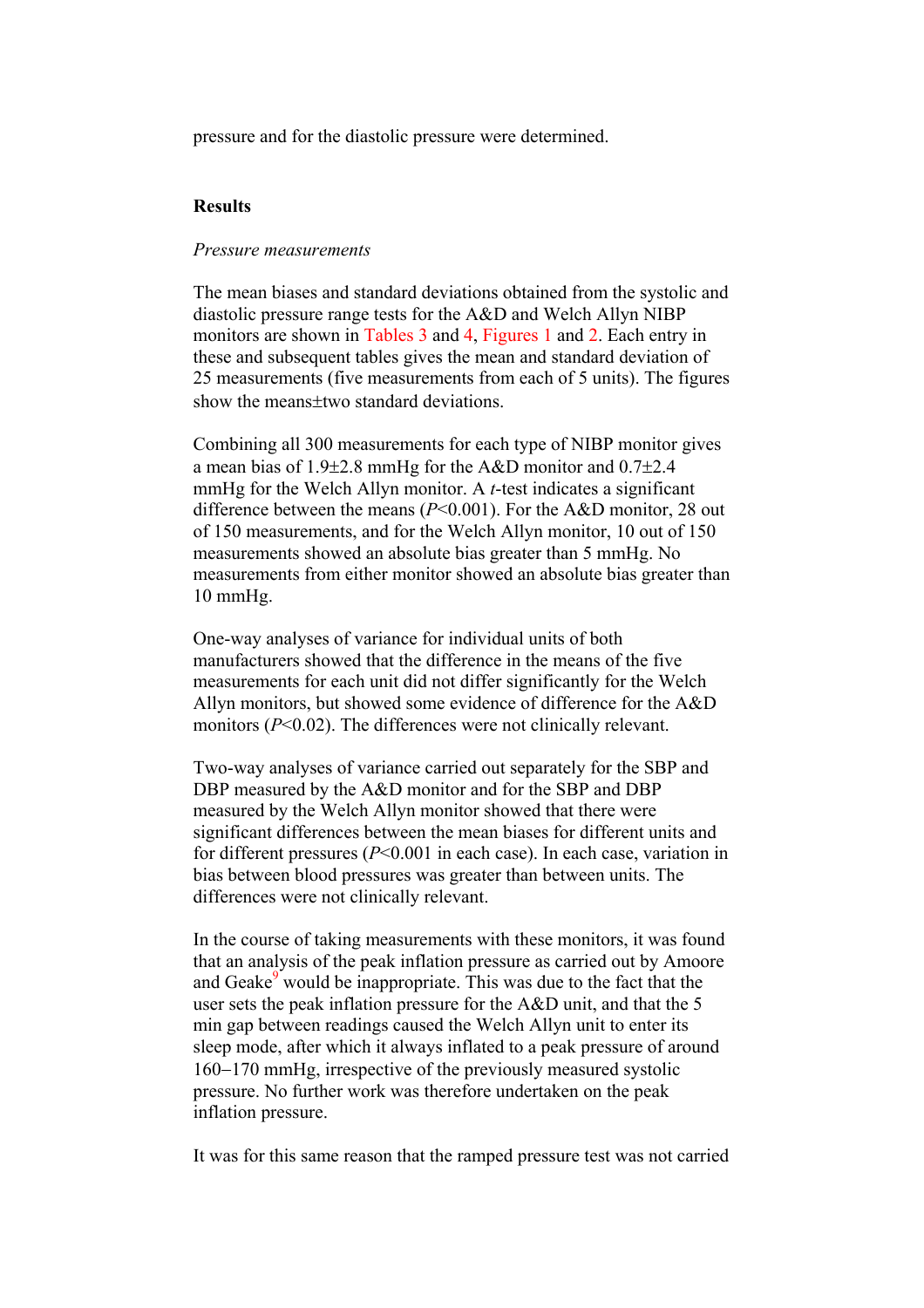out on all the units. As neither model stores the previous measurement as a guide to the required inflation pressure, this test was seen as inappropriate for these particular NIBP monitors.

## *Effect of pulse rate*

The results from the pulse rate test are shown in [Table 5](http://www.nature.com/cgi-taf/DynaPage.taf?file=/jhh/journal/v19/n3/full/). These again compare the measurement bias from the A&D and Welch Allyn monitors for SBP and DBP separately. It should be noted that the results for 40 and 200 bpm for the Welch Allyn monitor are not averaged over the full 25 measurements. These values are specified as the maximum and minimum limits of the range of this model and, on occasion, the unit gave no measurement result. In these instances, the monitor instead gave an error message that one of the parameters was not within its measurement range. The values presented in the table are therefore averages over 17 and 18 measurements for 40 and 200 bpm, respectively. All other values are means of the full 25 measurements.

The mean measurement time at each pulse rate was also calculated and the results for both models are shown in [Table 6](http://www.nature.com/cgi-taf/DynaPage.taf?file=/jhh/journal/v19/n3/full/).

### *Response to artefacts*

The results from the measurements of the systolic and diastolic pressures with the addition of motion and tremor artefacts of varying severity are shown in [Table 7](http://www.nature.com/cgi-taf/DynaPage.taf?file=/jhh/journal/v19/n3/full/).

### *Pulse strength*

[Table 8](http://www.nature.com/cgi-taf/DynaPage.taf?file=/jhh/journal/v19/n3/full/) shows the results of measurements with decreasing pulse strength. Both models were able to determine the blood pressure at pulse strengths down to 50% of the simulator nominal waveform amplitude of 1.2 ml. The A&D unit gave no readings at 25 and 10%, while the Welch Allyn unit gave five results at 25% and no results at 10%. The A&D monitor gave no error code, but simply displayed a single '0' at the end of the measurement. The five results produced by the Welch Allyn monitor included two measurements from a single unit and one measurement from three others, with a single unit not recording any values. All other measurements resulted in an error code corresponding to excessive noise in the signal. Since the majority of attempted measurements gave no result, it was decided that no overall mean and standard deviation would be calculated for the Welch Allyn monitor at 25% pulse strength.

# **Discussion**

Both the A&D UA-767 monitor<sup>10</sup> and the Welch Allyn Vital Signs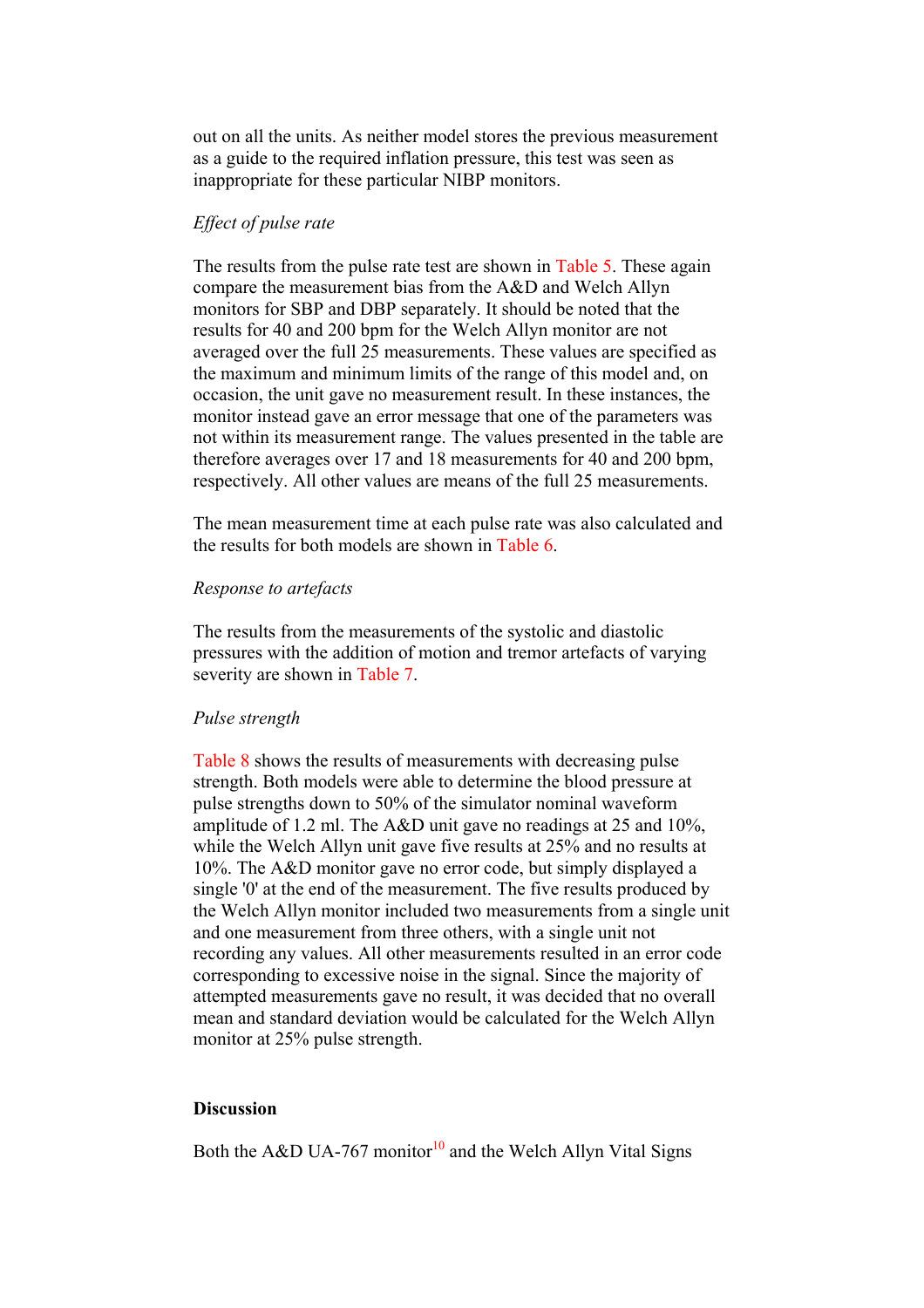monitor $11$  have been tested according to the earlier protocol of the British Hypertension Society<sup>[7](http://www.nature.com/cgi-taf/DynaPage.taf?file=/jhh/journal/v19/n3/full/)</sup> and given an A rating for both SBP and DBP. To achieve this rating, at least 60% of readings must show an absolute difference between the standard and the test device of not greater than 5 mmHg, 85% not greater than 10 mmHg and 95% not greater than 15 mmHg. The measurements with the simulator reported here show that 81% of readings produced by the A&D monitor and 93% of readings produced by the Welch Allyn monitor showed a difference not greater than 5 mmHg. For both monitors, 100% of readings showed a difference not greater than 10 mmHg. Although the protocol used here is not the same as the BHS protocol because the measurements were made with a simulator rather than on subjects, it is reassuring to note that the method has produced the same A/A rating for both instruments.

Analysis of results according to the more recent protocol of the European Society of Hypertension $2$  is more complex because the protocol includes an assessment of the variation in measurements grouped by individual subjects rather than the variation in the set of measurements as a whole. For example, to pass the final phase of the protocol, at least 22 of the 33 subjects must have at least two of their three comparisons lying within 5 mmHg. Such groupings cannot be applied to the results reported here because of the test method used, but if the groupings were combined and applied to the results obtained with the simulator, both monitors would pass such a modified protocol.

The results show that both devices are able to measure the systolic and diastolic pressures with better than 5 mmHg accuracy over a wide pressure range. Considering the results with reference only to [Table 1,](http://www.nature.com/cgi-taf/DynaPage.taf?file=/jhh/journal/v19/n3/full/) it was found that the mean errors in both systolic and diastolic pressure measurements for both monitors were not clinically relevant, with the exception of the SBP measurement by the A&D unit at high pressure (200 mmHg). The mean bias for this measurement was found to be 5.7±1.5 mmHg, requiring a rating of slightly inaccurate at this value of systolic pressure. The A&D monitor may therefore be unsuitable for measuring the blood pressure of hypertensive patients in situations where a very accurate result is required. However, the need for such accuracy at such a value of systolic pressure might be questioned. The Welch Allyn unit is accurate over the entire SBP range, but less so for the diastolic measurements, with a tendency to display a slightly high DBP at low pressure and a slightly low DBP at higher pressures. The errors are, however, less than 5 mmHg, and so are not considered to be clinically significant.

Analysis of variance indicated that, although there were significant differences in performance between individual units, these differences were less than the differences between performance at individual values of blood pressure. None of these differences were clinically relevant. The results merely indicate that the problem of maintaining a consistent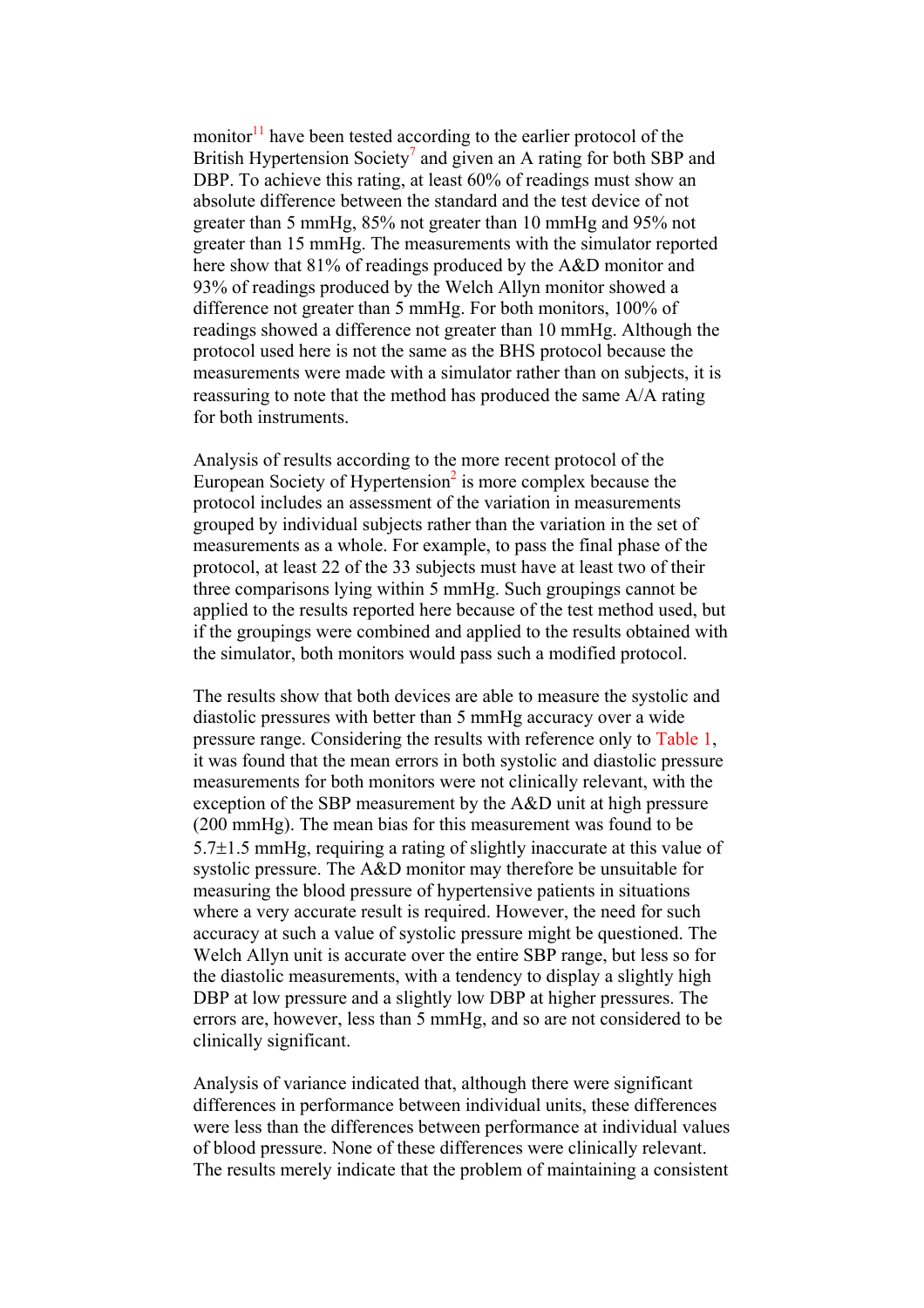performance over a range of blood pressures currently appears to be more difficult to overcome than maintaining consistent performance among a selection of units, even when these units are not individually calibrated before testing.

The measurements taken over a range of pulse rates from 40 to 200 bpm showed that the Welch Allyn monitor gave an accurate indication of both the systolic and diastolic pressures over the entire pulse rate range. The A&D unit was accurate for all the SBP measurements, but showed some inaccuracy in the diastolic measurement at lower pulse rates. The calculated bias values for DBP at 40 and 60 bpm were 9.0±2.1 and 5.0±1.9 mmHg, respectively. Based on the criteria defined by O'Brien *et al*<sup>[2](http://www.nature.com/cgi-taf/DynaPage.taf?file=/jhh/journal/v19/n3/full/)</sup> and shown in [Table 1](http://www.nature.com/cgi-taf/DynaPage.taf?file=/jhh/journal/v19/n3/full/) above, the monitor can be said to be slightly inaccurate at these low pulse rates. This would indicate that if a very accurate measure of the blood pressure of a patient with a slow pulse was required, the A&D may not be a suitable device to choose.

The results show that for both models the measurement time decreases as the pulse rate increases, indicating that both monitors alter the rate of cuff deflation based on the pulse rate. The measurement time for the Welch Allyn monitor was more variable, being longer than the A&D unit at low pulse rates and shorter at higher rates, while at a normal resting rate of around 80 bpm, the times were comparable. In general, there is therefore little to choose between the monitors in terms of this parameter.

Both monitors showed resistance to simulated motion and tremor artefacts over most of the range of severities generated by the simulator. Both models showed no clinically relevant errors in the systolic and diastolic pressure measurements for the three levels of motion (low frequency noise) artefact or for the lower two levels of tremor artefact (mixed low- and high-frequency noise). However, at the highest level of tremor artefact used in the test, both monitors showed significant errors. The Welch Allyn unit gave results that can be considered to be moderately inaccurate, with SBP and DBP mean bias values of 11.4±21.7 and 6.6±18.8 mmHg, respectively, while the A&D monitor gave very inaccurate results of 71.8±23.5 and 94.2±17.1 mmHg. Although the mean values for the Welch Allyn monitor indicate that it is not classed as very inaccurate according to [Table 1,](http://www.nature.com/cgi-taf/DynaPage.taf?file=/jhh/journal/v19/n3/full/) the large variation in the readings would indicate that it would be an unsuitable choice of NIBP monitor for this clinical situation. As the A&D monitor gives very inaccurate results, it would also be an inappropriate choice.

Several different clinical conditions can lead to the patient having a weak pulse, so the performance of the monitors when presented with lower pressure oscillations than normal is important. The Welch Allyn unit gave no clinically significant measurement error in either the systolic or diastolic pressures for pulse strengths down to 50% of the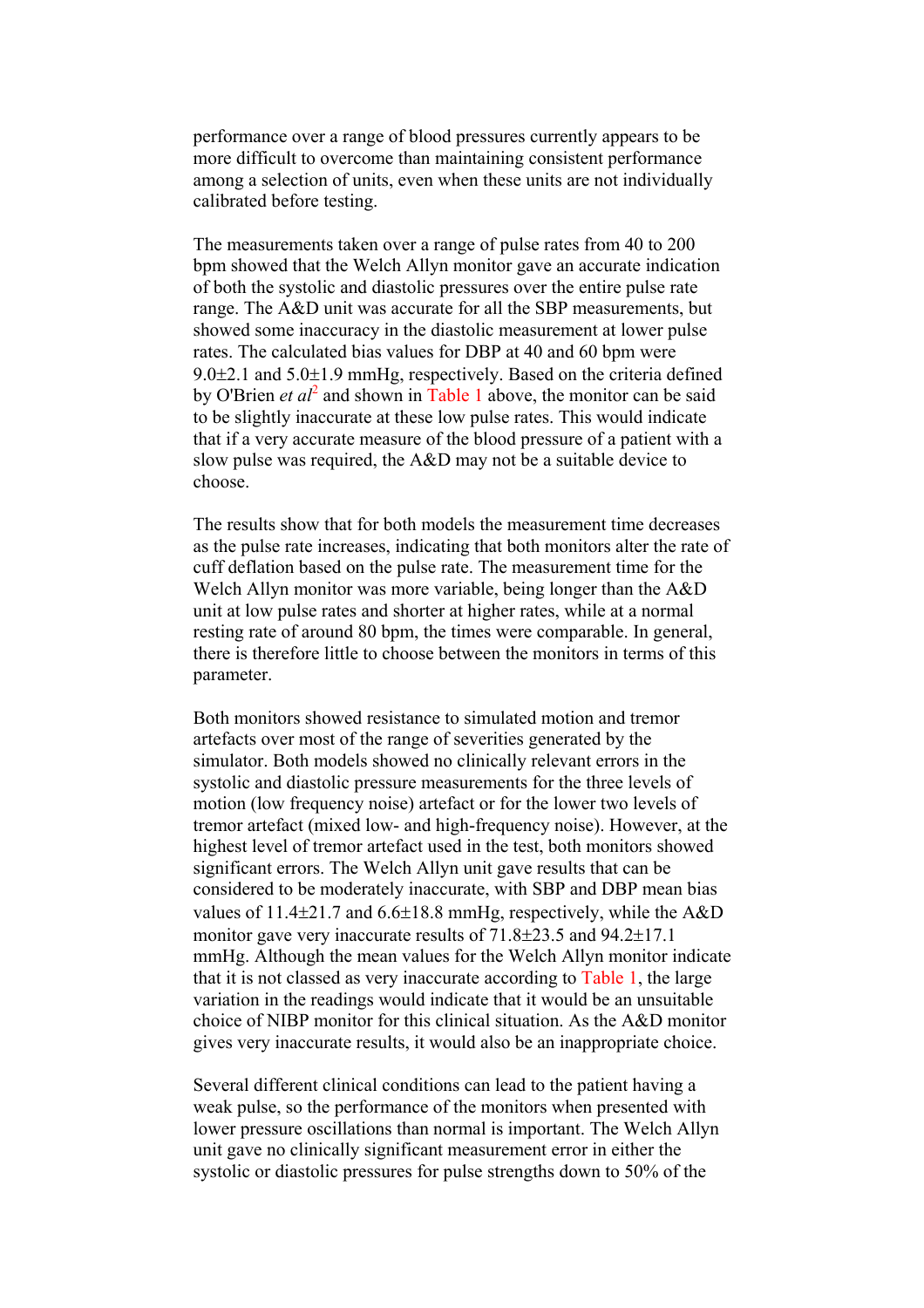normal value produced by the simulator. The A&D model was accurate down to the 75% level and only slightly inaccurate at 50%, with both the systolic and diastolic mean bias values at this level being less than 10 mmHg. A small number of readings were obtained from the Welch Allyn monitor at the 25% level, but these were too few to allow accurate estimates of the mean and standard deviation to be made, while the A&D unit was unable to determine the pressures at this level. Neither monitor gave any results at 10% of normal pulse strength. The tendency for both monitors was to register a lower systolic pressure and higher diastolic pressure as the pulse strength decreased. This indicates that neither of these NIBP monitors would be suitable for measuring blood pressure in a patient with a very weak pulse and that the Welch Allyn monitor would give a more accurate measurement than the A&D unit for pulses slightly weaker than normal.

The performance of the lower cost NIBP monitor tested here is comparable with a more expensive unit over a wide range of simulated clinical conditions and implies that this type of monitor could be used as a cost-effective alternative. A typical clinical use could be in nursing observation monitoring.

The analysis of the performance of blood pressure monitors using a blood pressure simulator, while different from the procedure defined in recent protocols requiring test subjects, is capable of producing results that are not at variance with those obtained elsewhere from the application of the protocols. Analysis using a simulator has some advantages, being easier to complete because it does not require the availability of observers and comparatively large numbers of test subjects, and providing information about performance under circumstances that the protocol does not test explicitly. These latter conditions include variations in pulse rates that are more extreme than would be expected to occur in normal subjects, pulse strength and the introduction of various types of artefact.

It may be appropriate to develop an approved protocol for testing with a simulator as a complement to testing with subjects.

#### **References**

1 **Langford NJ, Ferner RE**. Toxicity of mercury. *J Hum Hypertens* 1999; **13**: 651−656. [Article](http://dx.doi.org/10.1038/sj.jhh.1000896) [PubMed](http://www.ncbi.nlm.nih.gov/entrez/query.fcgi?cmd=Retrieve&db=PubMed&list_uids=10516733&dopt=Abstract)

2 **O'Brien E** *et al.* Working group on blood pressure monitoring of the European Society of Hypertension International Protocol for validation of blood pressure measuring devices in adults. *Blood Pressure Monit* 2002; **7**: 3−17. [Article](http://dx.doi.org/10.1097/00126097-200202000-00002)

3 **O'Brien E** *et al* **on behalf of the European Society of Hypertension Working Group on Blood Pressure Monitoring**. Blood pressure measuring devices: validated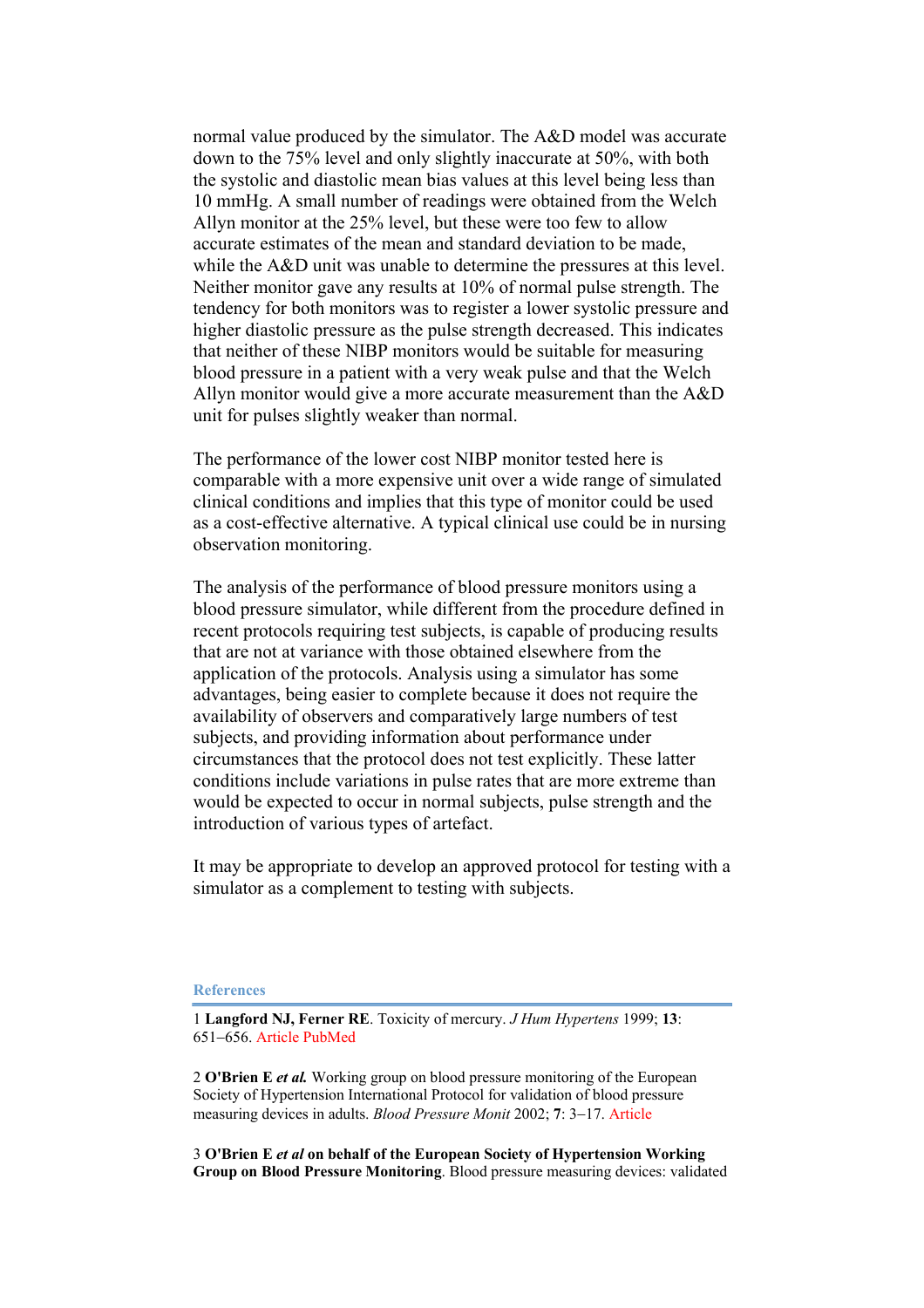instruments. *BMJ* 2001; **322**: 531−536. [Article](http://dx.doi.org/10.1136/bmj.322.7285.531) [PubMed](http://www.ncbi.nlm.nih.gov/entrez/query.fcgi?cmd=Retrieve&db=PubMed&list_uids=11230071&dopt=Abstract)

4 **Association for the Advancement of Medical Instrumentation**. *The National Standard of Electronic or Automated Sphygmomanometers*. AAMI: Arlington, VA, 1987.

5 **O'Brien E** *et al.* The British Hypertension Society protocol for the evaluation of automated and semiautomated blood pressure measuring devices with special reference to ambulatory systems. *J Hypertens* 1990; **8**: 607−619. [PubMed](http://www.ncbi.nlm.nih.gov/entrez/query.fcgi?cmd=Retrieve&db=PubMed&list_uids=2168451&dopt=Abstract)

6 **O'Brien E** *et al.* The British Hypertension Society protocol for the evaluation of blood pressure measuring devices. *J Hypertens* 1993; **11**(Suppl 2): S43−S63.

7 Association for the Advancement of Medical Instrumentation. *American National Standard. Electronic or Automated Sphygmomanometers*. AAMI: Arlington, VA, 1993.

8 **O'Brien E, Atkins N**. A comparison of the BHS and AAMI protocols for validating blood pressure measuring devices: can the two be reconciled? *J Hypertens* 1994; **12**: 1089−1094. [PubMed](http://www.ncbi.nlm.nih.gov/entrez/query.fcgi?cmd=Retrieve&db=PubMed&list_uids=7852754&dopt=Abstract)

9 **Amoore JN, Geake WB**. Evaluation of the Critikon 8100 and Spacelabs 90207 non-invasive blood pressure monitors using a test simulator. *J Hum Hypertens* 1997; **11**: 163−169. [Article](http://dx.doi.org/10.1038/sj.jhh.1000416)

10 **Rogoza AN, Pavlova TS, Sergeeva MV**. Validation of A&D UA-767 device for the self easurement of blood pressure. *Blood Pressure Monit* 2000; **5**: 227−231. [Article](http://dx.doi.org/10.1097/00126097-200008000-00006)

11 **Jones CR, Taylor K, Poston L, Shennan AH**. Validation of the Welch Allyn 'Vital Signs' oscillometric blood pressure monitor. *J Hum Hypertens* 2001; **15**: 191−195. [Article](http://dx.doi.org/10.1038/sj.jhh.1001141)

#### **Figures**

**Figure 1** Bias in SBP measurement. **Figure 2** Bias in DBP measurement.

#### **Tables**

| <b>Table 1</b> Accuracy criteria for NIBP monitors                                |
|-----------------------------------------------------------------------------------|
| <b>Table 2</b> NIBP monitor evaluation protocol                                   |
| <b>Table 3</b> Bias in SBP measurement (mmHg)                                     |
| <b>Table 4</b> Bias in DBP measurement (mmHg)                                     |
| <b>Table 5</b> Effect of pulse rate on blood pressure measurement bias (mmHg)     |
| <b>Table 6</b> Effect of pulse rate on measurement time (s)                       |
| <b>Table 7</b> Effect of artefact on blood pressure measurement bias (mmHg)       |
| <b>Table 8</b> Effect of pulse strength on blood pressure measurement bias (mmHg) |
|                                                                                   |

Received 29 September 2004; accepted 29 September 2004; published online 25 November 2004

**March 2005, Volume 19, Number 3, Pages 197-203**